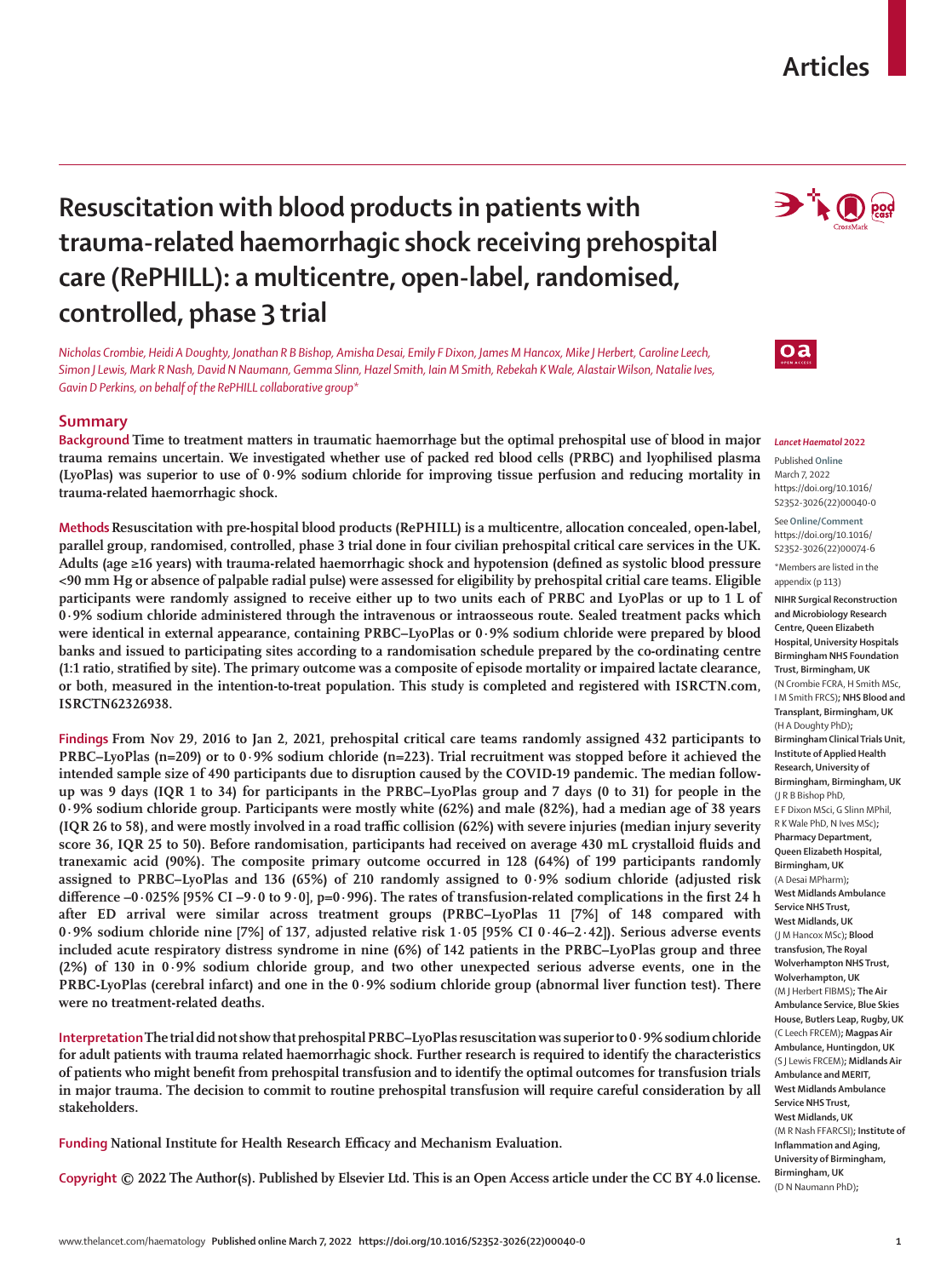**East Anglian Air Ambulance, Norwich, UK** (A Wilson FRCS)**; Warwick Clinical Trials Unit, Warwick Medical School, University of Warwick, Coventry, UK**  (Prof G D Perkins MD)**; Critical Care Unit, Heartlands Hospital Birmingham, University Hospitals Birmingham NHS Foundation Trust, Birmingham** (Prof G D Perkins)

Correspondence to: Prof Gavin D Perkins, Warwick Clinical Trials Unit, University of Warwick, Gibbet Hill Road, Coventry, CV4 7AL, UK **g.d.perkins@warwick.ac.uk**

See **Online** for appendix

#### **Research in context**

#### **Evidence before this study**

We conducted a systematic review of studies which compared prehospital blood components (red blood cells, plasma, or whole blood), in both civilian and military settings, with other resuscitative fluids in patients with major traumatic haemorrhage (PROSPERO CRD42014013794). We searched MEDLINE, MEDLINE In Process, EMBASE, The Cochrane Library, UK Blood Services Transfusion Evidence Library, Defence Medical Library Service, Science Citation Index, British Library's ZETOC and ISI Proceedings and trial registries from database inception to July, 2015. A combination of alternative text and MeSH terms relating to the condition (haemorrhage), intervention (blood components) and setting (pre-hospital) were used to search the databases. No language restrictions were applied. Studies were assessed for risk of bias and the quality of evidence was assessed using GRADE methodology. The search identified low quality evidence from 27 observational studies (16 case series and 11 comparative studies). No definitive evidence of benefit was found for

prehospital blood components and survival (odds ratio for mortality 1·29 [95% CI 0·84–1·96]), physiology, or in-hospital transfusion requirements. Transfusion reactions were rare,

## **Introduction**

During the past two decades, changes in trauma resuscitation practice have seen substantial changes, much of which has been influenced by the lessons learnt during conflict. Treatment of haemorrhagic shock is now increasingly focused on the early use of haemorrhage control, tranexamic acid,<sup>1</sup> and blood-based resuscitation with packed red cells and plasma.<sup>2,3</sup> The improved survival from these and other strategies within streamlined trauma systems have been reported in the military<sup>4</sup> and civilian settings,<sup>5,6</sup> and have stimulated an interest in prehospital transfusion.

The early use of blood components during in-hospital trauma resuscitation of patients at risk of massive haemorrhage and shock is growing.<sup>78</sup> The practice is increasingly being transferred to civilian prehospital practice following some early reports of benefit during military casualty retrieval using red blood cells and prethawed plasma within an advanced medical retrieval capability. $9,10$  O'Reilly and colleagues<sup>11</sup> suggested a halving of mortality among recipients in a UK matched cohort military study after having corrected for potential confounders. However, a 2016 meta-analysis of outcomes following prehospital transfusion for both military and civilian patients with trauma suggested that any survival advantages were modest and limited to moderate injury severity.<sup>12</sup> Subsequently, a US retrospective military analysis suggested survival advantage at both 24 h and 30 days with use of prehospital blood products.13 The only two large randomised trials to assess prehospital transfusion

suggesting the short-term safety of prehospital blood components administration.

#### **Added value of this study**

This prospective multi-centre randomised controlled superiority trial did not show that prehospital packed red blood cells (PRBC) and lyophilised plasma (LyoPlas) resuscitation was superior to 0·9% sodium chloride for trauma related haemorrhagic shock in the civilian population studied. Although the point estimates for the individual components of the primary outcome and some of the secondary outcomes are in the direction of a potential benefit from allocation to PRBC–LyoPlas, the confidence intervals indicate the possibility of both benefit and harm. Subgroup analyses did not find evidence that the treatment effect was different in those with longer transport times.

#### **Implications of all the available evidence**

The decision to commit to routine prehospital blood transfusion in civilian practice will require careful consideration by all stakeholders. Future research should seek to identify if specific patient cohorts benefit and explore the effects of alternative transfusion strategies.

strategies randomly assigned participants to plasma in addition to standard care (0·9% sodium chloride). The trials produced discordant results: one favoured prehospital plasma<sup>14</sup> and the other did not.<sup>15</sup> A 2020 review of prehospital red blood cell transfusion highlighted the absence of randomised trials and was unable to demonstrate a survival benefit, but recommended further studies with plasma and individualised transfusion criteria.<sup>16</sup>

Extending the use of both packed red blood cells (PRBC) and plasma for major haemorrhage into the prehospital environment might seem intuitive but has implications for the transfusion and clinical communities. Transfusion specific concerns include sustaining the demand for universal blood products, blood product wastage, and regulatory compliance. Clinical concerns include speed and safety of administration and identifying which patients might benefit. Experts in the field have called for "prospective studies…to clarify the role of transfusion based prehospital haemorrhagic shock resuscitation in civilian practice" and have stressed the importance of prospective data collection.<sup>17,18</sup> Evidence is required to justify the logistical, training, and financial burdens of bringing a traditionally hospital-based treatment into the prehospital domain. We aimed to investigate the hypothesis that the use of prehospital PRBC and lyophilised plasma (LyoPlas) would improve tissue perfusion, as measured by lactate clearance, or reduce mortality in trauma participants with haemorrhagic shock compared with resuscitation with crystalloids.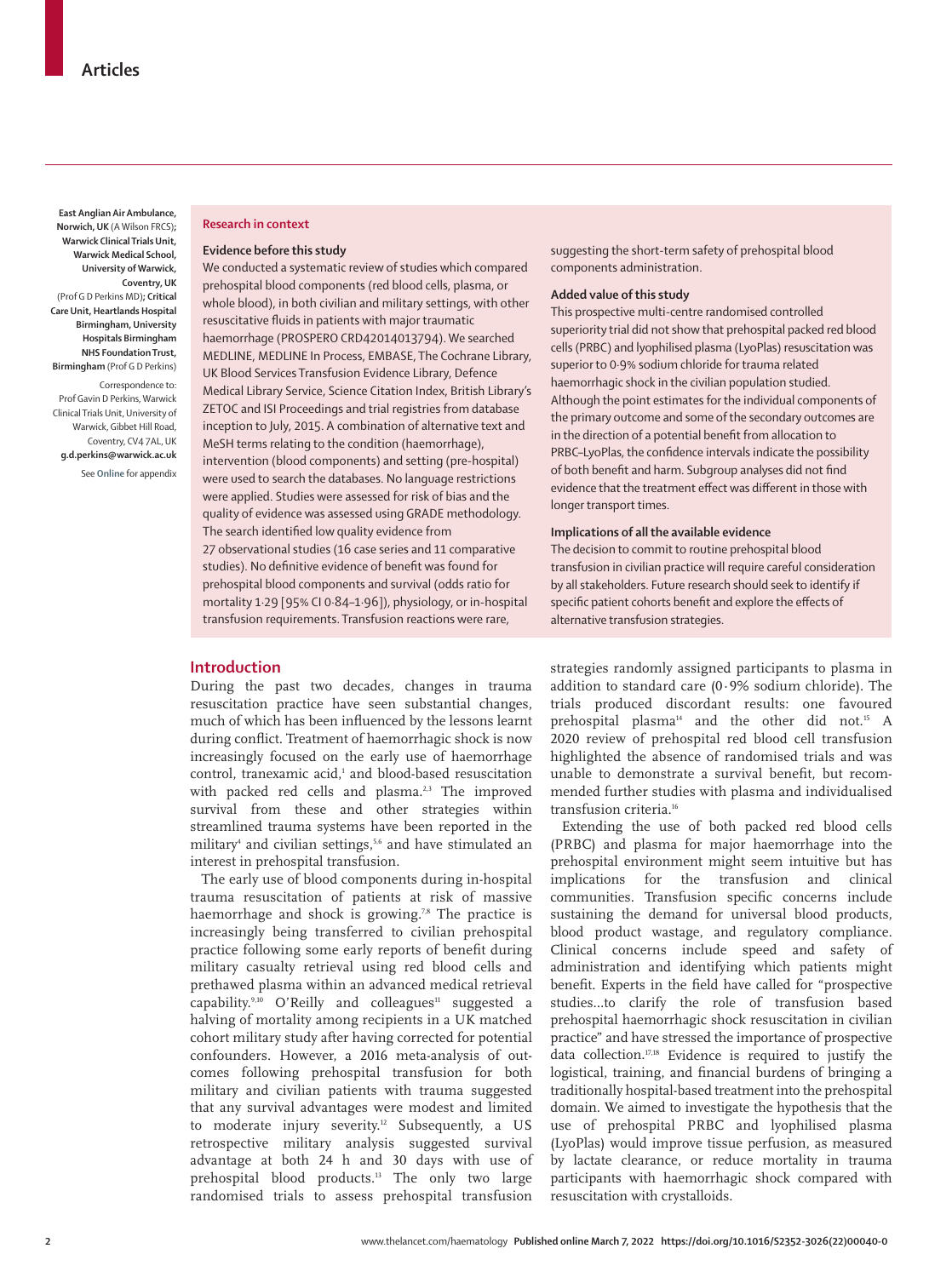# **Methods**

# **Study design and participants**

Resuscitation with Pre-Hospital Blood Products (RePHILL) was a multicentre, phase 3, allocation concealed, openlabel, parallel group, randomised controlled trial. The study was based across four prehospital critical care services and their associated trauma networks in the UK National Health Service (appendix p 111). Prehospital critical care teams, typically comprising of a physician and critical care paramedic, were assigned to cases of suspected major trauma, travelling by helicopter or land-based rapid response vehicle. The study was approved by the South Central Research Ethics Committee (15/SC/0691) and the Medicines and Healthcare products Regulatory Agency. The study protocol has been published and is also available in the appendix  $(p 1)$ .<sup>19</sup>

Participants were assessed for eligibility by prehospital medical teams. Adults (age ≥16 years) with traumatic injury and with hypotension (defined as systolic blood pressure <90 mm Hg or absence of palpable radial pulse) believed to be due to a traumatic haemorrhage were eligible for inclusion. The exclusion criteria were transfusion of prehospital blood products before assessment for eligibility, known refusal of prehospital blood products, pregnancy (known or apparent), isolated head injury without evidence of major haemorrhage, and prisoners (for regulatory reasons as we did not apply to the prisons service ethical review board). On Jan 25, 2017, the protocol was amended to allow treatment to be administered through the intraosseous route and to exclude participants with traumatic cardiac arrest where the cardiac arrest occurred before arrival of the prehospital emergency medicine team or the primary cause is not hypovolaemia.

Due to the nature of their injury, and urgent need to provide treatment, patients with traumatic haemorrhagic shock were unable to provide informed consent to participate in a clinical trial and so consent by participants was deferred until the emergency had passed, in accordance with the Medicines for Human Use (Clinical Trials) Regulations. We sought written informed consent to continue data collection after arrival in hospital from either the participant or a personal or professional representative. Participants who were later found to be ineligible, but who have received the trial intervention, remained in the trial as per protocol and were included in the analysis.

#### **Randomisation and masking**

The randomisation process involved blood bank staff placing either PRBC–LyoPlas or 0·9% sodium chloride into sealed treatment boxes according to a randomisation schedule (1:1 ratio, block randomisation [variable block size], stratified by site) implemented through a central and secure trial database at the Birmingham Clinical Trials Unit. Boxes were otherwise externally identical in appearance and weight, thus ensuring allocation concealment. Boxes were issued to the relevant prehospital team and carried on the emergency vehicles for up to 48 h before being replaced if unused. Boxes had continuous temperature monitoring and returned blood products were placed back into the blood bank stock. When a participant met the trial eligibility criteria, they were enrolled by opening the sealed boxes, and at this point, participants were considered randomly assigned into the study. The prehospital teams were unaware of the treatment allocation before enrolling a participant. Once randomly assigned, health-care professionals administering the trial intervention were aware of group assignment. Clinicians assessing the outcomes were not informed of group assignments but might have been able to access them through hospital records. An independent data monitoring committee met on five occasions during the trial and were masked to the allocated treatment. The trial did not formally evaluate the success of masking.

## **Procedures**

Participants allocated to the intervention group received up to four units of blood products in one-unit boluses (up to two units of PRBC and up to two units of LyoPlas). Blood group O, Rhesus factor D negative, and Kell negative leucodepleted red cells in additive solution (SAG-M) were provided by the UK National Health Service Blood and Transplant. The mean volume of one unit of packed red blood cells was 282 mL (range 220–340). Lyophilised plasma (LyoPlas N-w [LyoPlas]; blood groups A or AB; DRK-Blutspendedienst West, Ratingen, Germany) was reconstituted in 200 mL water (total volume 213 mL) for injection immediately before administration. The protocol recommended alternating one unit of PRBC with one unit of LyoPlas in accordance with UK blood transfusion guidelines.<sup>20</sup> Individuals allocated to the control group received up to four (250 mL) bags of 0·9% sodium chloride. Consequently, over the four boluses, similar volumes of fluid should have been administered in each trial group. Both the intervention and control fluids were delivered through a fluid warmer.

For both groups, the interventions were administered until either hospital arrival, a return of a systolic blood pressure to 90 mm Hg or more, or a radial pulse was palpable. If the blood pressure decreased on the way to the hospital, treatment was re-instigated. If all four units of intervention were given, non-trial sodium chloride was then given as per standard UK ambulance service practice. Following arrival to the hospital, further resuscitation and transfusion was at the discretion of the treating physicians.

A measure of capillary blood lactate was taken (Lactate Scout/Solo, HaB International, Southam, England, UK) before delivering the allocated intervention, and then a second lactate measurement was taken 2 h after randomisation. Participants were followed up until discharge from acute care, withdrawal from the trial, or death, whichever occurred first. Trial assessments took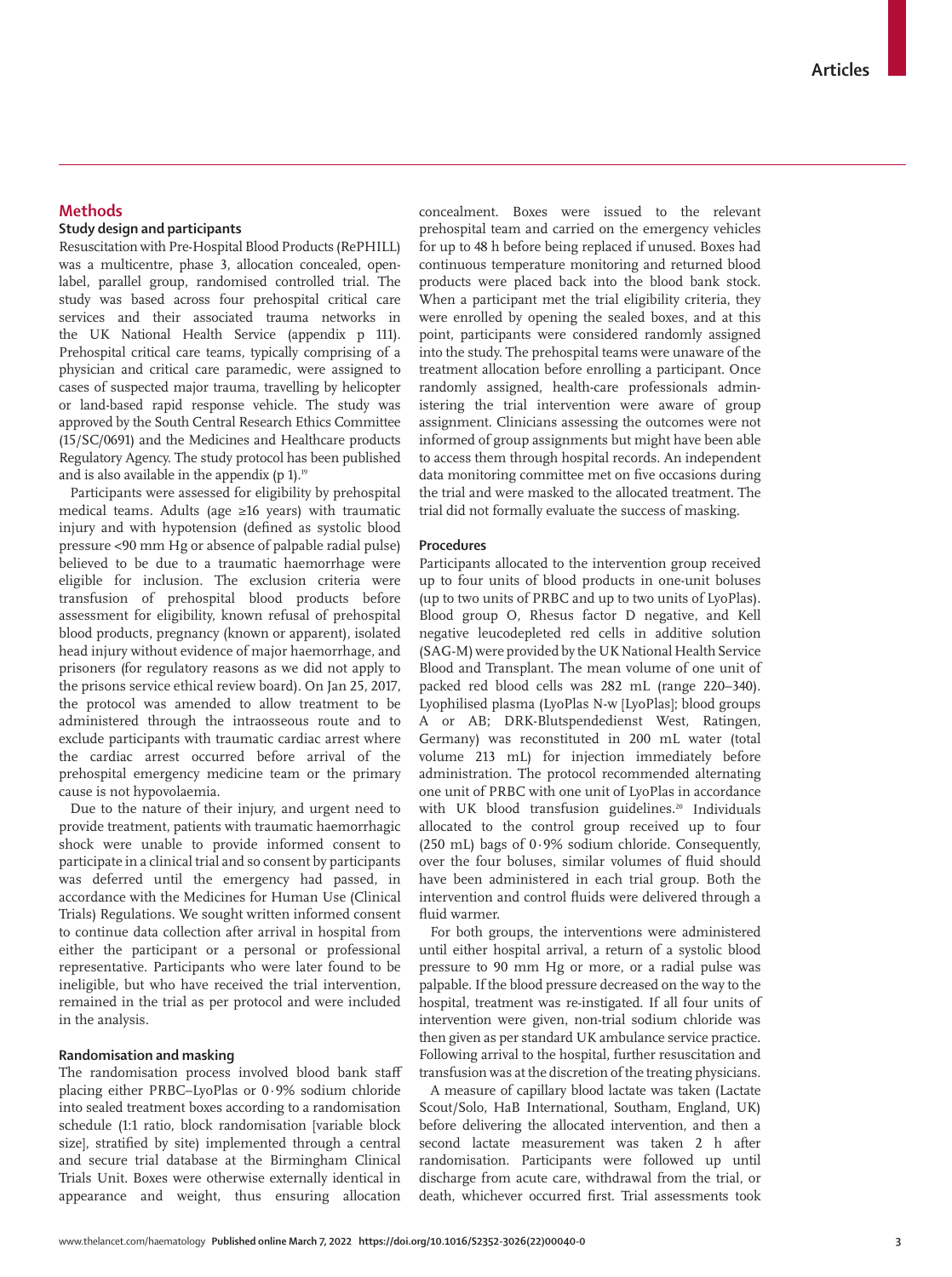

#### *Figure 1:* **Trial profile**

Patients eligible were based on screening lists provided by each Intervention Delivery Site. \*Reasons for participants not receiving any units of allocated intervention (with no clinical justification) were: nine due to equipment absence or failure (eg, of giving sets or lactate monitors), one due to complex scene conditions, one due to decision to stop resuscitation, one due to non-trial saline already being administered to patient, and five gave no reason.

> place at the scene, on arrival at the emergency department, at 2 h post randomisation, after emergency department arrival at hours 2, 6, 12, and 24, and during the participants hospital stay (through to day 30). Adverse events were collected and reported in accordance with the Medicines for Human Use (Clinical Trials) Regulations 2004 and subsequent amendments. Any other adverse or serious adverse events were recorded until the end of follow-up for each participant. The Principal Investigators assessed the seriousness and causality of all applicable adverse events. Serious adverse events of organ failure, multiorgan failure, acute respiratory distress syndrome, infection, venous thromboembolism, and transfusion

reactions were captured on the case report forms. Any other serious adverse events were reported directly to the trial office. For participants who withdrew consent for continuing in the trial, data already collected up until the point of withdrawal were retained and included in the analysis. Data after the point of withdrawal were not collected. Participants were withdrawn from the study if ineligible and did not receive trial interventions, did not provide or withdrew consent, or were lost to follow-up.

#### **Outcomes**

The primary outcome was reported by participating centres and comprised of a composite of episode mortality (death at any time between injury and discharge from the primary receiving facility to non-acute care) or a failure to reach lactate clearance (<20% per h in the first 2 h after randomisation), or both. The secondary outcomes were the individual components of the primary outcomes, all-cause mortality within 3 h and 30 days of randomisation, prehospital timings, type and volume of fluid administered before and after the intervention, vital signs, venous lactate concentration, haemoglobin concentration and traumainduced coagulopathy, total blood product receipt, organfailure free days, the incidence of acute respiratory distress syndrome, and transfusion related complications. Coagulation and platelet function tests will be reported separately.

# **Statistical analysis**

Few existing data for the composite primary outcome were available at the start of the trial. Based on extensive discussions between the investigators and a panel of international experts and informed by a systematic review of prehospital blood product transfusion,<sup>12</sup> we anticipated that a 10% absolute difference in the primary outcome (20% control and 10% intervention) would be considered clinically meaningful. To detect a 10% difference between groups in the proportion of participants who met the primary outcome, with 80% power and type 1 error rate of 0·05, we required 438 participants (219 per group). Allowing for 10% attrition, this number increased to 490 participants. At a data monitoring committee meeting on May 3, 2018, the pooled event rate (65%) and the sample size assumptions were discussed, and they recommended that these were discussed with the Trial Steering Committee. Subsequently, it was agreed that the power calculations be framed in terms of a relative risk rather than an absolute risk, with the original sample size unchanged (protocol amendment 3.0, April 8, 2019; appendix p 47). This participant number gave 80% power to detect a relative risk of 0·82 (71·7% control and 58·3% intervention).

The data monitoring committee met before the trial opening and again once the first 25 patients had been entered into the study. The committee then met on four further occasions (annually) during the trial to review interim data and specifically to monitor patient safety and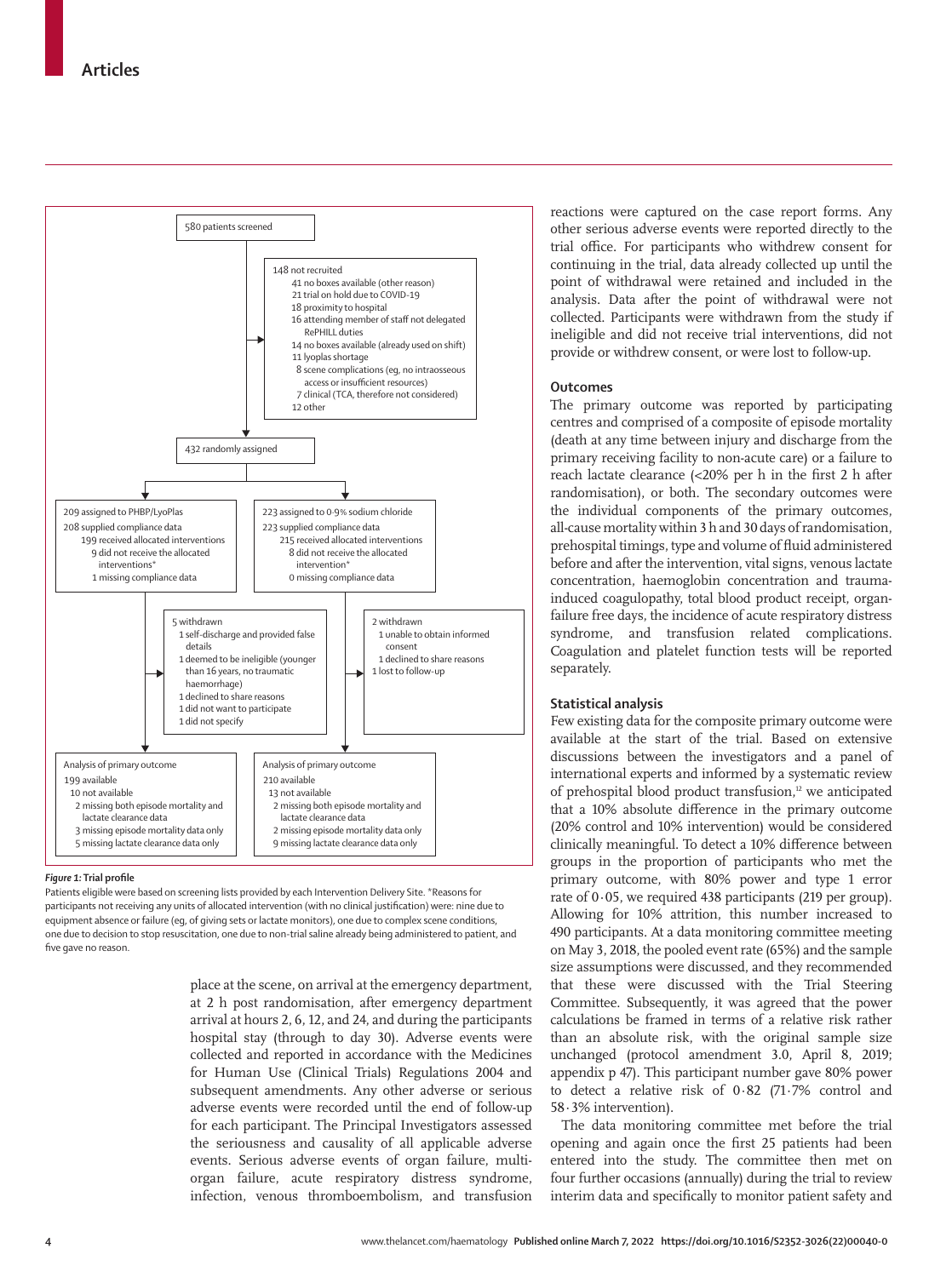trial conduct. Before the study began, the committee members agreed that a difference of at least p<0·001 (similar to a Haybittle-Peto stopping boundary) in an interim analysis of a major endpoint was required to justify halting, or modifying, the study prematurely. By adopting this criterion, the exact number of interim analyses did not need to adhere to a prespecified fixed schedule. The committee reviewed data masked to treatment allocation.

All primary analyses of the primary and secondary outcomes followed the intention-to-treat principle (ie, analysis according to the randomisation schedule irrespective of treatment received). Participants withdrawn from the study were not assessable. The analyses used a model-based approach with prehospital critical care service included as a fixed-effect covariate in the model. Treatment effects are presented with two-sided 95% CIs. No adjustment for multiple comparisons was made. All analyses were undertaken in SAS (version 9.4). The statistical analysis plan is available in the appendix (p 59).

Both the relative effect and absolute effect were reported for binary outcomes (eg, primary outcome and the individual components). Binary outcomes were analysed using log-binomial regression models to obtain adjusted relative risks along with 95% CI. A relative risk of less than 1 favoured the PRBC–LyoPlas group. Adjusted risk differences along with 95% CI were estimated using a binomial regression model with identity link. A risk difference of less than 0 favoured the PRBC–LyoPlas group. Continuous data were analysed using linear regression models to obtain adjusted mean differences between groups along with 95% CI.

We planned, a priori*,* a Bayesian analysis of the primary outcome and its individual components using non-informative, sceptical, and informative priors. We also planned, a priori, various exploratory subgroup analyses according to: intervention delivery site, mode of transport (air *vs* ground), initial lactate concentration (≤2·2 mmol/L *vs* >2·2 mmol/L), time to hospital arrival from injury (≤1 h *vs* >1 h), mode of injury (blunt *vs* penetrating *vs* crush), volume of prehospital fluid given (total intervention of four boluses *vs* less than four boluses), age (<50 years, 50–70 years, >70 years), presence of head injury, compressible haemorrhage, previous history of anticoagulant or antiplatelet use (anticoagulant or antiplatelet medication *vs* no anticoagulant or antiplatelet medication), and cardiac arrest (arrested *vs* not arrested). The following sensitivity analyses were also done for the primary outcome: model adjusting for intervention delivery site, cardiac arrest, age, capillary lactate concentration, and Glasgow Coma Score at randomisation; differences in lactate timings; per-protocol analysis (the per-protocol population comprised those who received one or more dose of the randomised intervention or control, unless there was a clinical justification for withholding it); and influence of missing data. We used

post-hoc analyses to compare total (prehospital and hospital) transfusion volume administered between groups, two additional subgroup analyses according to injury severity score and transport time from scene to hospital, and an additional analysis in the per-protocol population. We also modelled different scenarios had the trial achieved the intended sample size.

This study is registered with ISRCTN.com, ISRCTN62326938.

#### **Role of the funding source**

The funder of the study had no role in study design, data collection, data analysis, data interpretation, or writing of the report.

|                                          | Packed red blood<br>cells and lyophilised<br>plasma group<br>$(n=209)$ | 0.9% sodium<br>chloride group<br>$(n=223)$ |
|------------------------------------------|------------------------------------------------------------------------|--------------------------------------------|
| <b>Stratification variable</b>           |                                                                        |                                            |
| Intervention delivery site               |                                                                        |                                            |
| Site 1                                   | 68 (32%)                                                               | 64 (29%)                                   |
| Site 2                                   | 37 (18%)                                                               | 41 (18%)                                   |
| Site 3                                   | 60 (29%)                                                               | 61 (27%)                                   |
| Site 4                                   | 44 (21%)                                                               | 57 (26%)                                   |
| Demographic and other baseline variables |                                                                        |                                            |
| Sex                                      |                                                                        |                                            |
| Male                                     | 170/208 (82%)                                                          | 183 (82%)                                  |
| Female                                   | 38/208 (18%)                                                           | 40 (18%)                                   |
| Age, years                               | 38 (27-57); n=196                                                      | 39 (24-59); n=211                          |
| Ethnic group*                            |                                                                        |                                            |
| White                                    | 104/166 (63%)                                                          | 104/168 (62%)                              |
| Black                                    | 2/166(1%)                                                              | 3/168(2%)                                  |
| Mixed                                    | 4/166 (2%)                                                             | 5/168 (3%)                                 |
| Asian                                    | 8/166(5%)                                                              | 8/168(5%)                                  |
| Other                                    | 1/166(1%)                                                              | 4/168(2%)                                  |
| Not known or provided                    | 47/166 (28%)                                                           | 44/168 (26%)                               |
| Injury details                           |                                                                        |                                            |
| Injury mechanism <sup>+</sup>            |                                                                        |                                            |
| Road traffic collision                   | 130 (62%)                                                              | 139 (62%)                                  |
| Stabbing                                 | 33 (16%)                                                               | 35 (16%)                                   |
| Fall                                     | 26 (12%)                                                               | 35 (16%)                                   |
| Gunshot                                  | 4(2%)                                                                  | 4(2%)                                      |
| Burn                                     | 0                                                                      | $1(-1%)$                                   |
| Inhalation                               | 1(1%)                                                                  | $\mathbf 0$                                |
| Other‡                                   | 19 (9%)                                                                | 22 (10%)                                   |
| Injury characteristics                   |                                                                        |                                            |
| Concomitant head injury§                 | 29/60 (48%)                                                            | 32/68 (47%)                                |
| Compressible haemorrhage                 | 50/208 (24%)                                                           | 49 (22%)                                   |
| Non-compressible haemorrhage             | 171/208 (82%)                                                          | 186 (83%)                                  |
| Traumatic cardiac arrest¶                | 21/151 (14%)                                                           | 20/175 (11%)                               |
| Blunt force trauma                       | 162/208 (78%)                                                          | 178 (80%)                                  |
| Penetrating trauma                       | 47/208 (23%)                                                           | 48 (22%)                                   |
| Crush trauma                             | 6/208(3%)                                                              | 2(1%)                                      |
|                                          |                                                                        | (Table 1 continues on next page)           |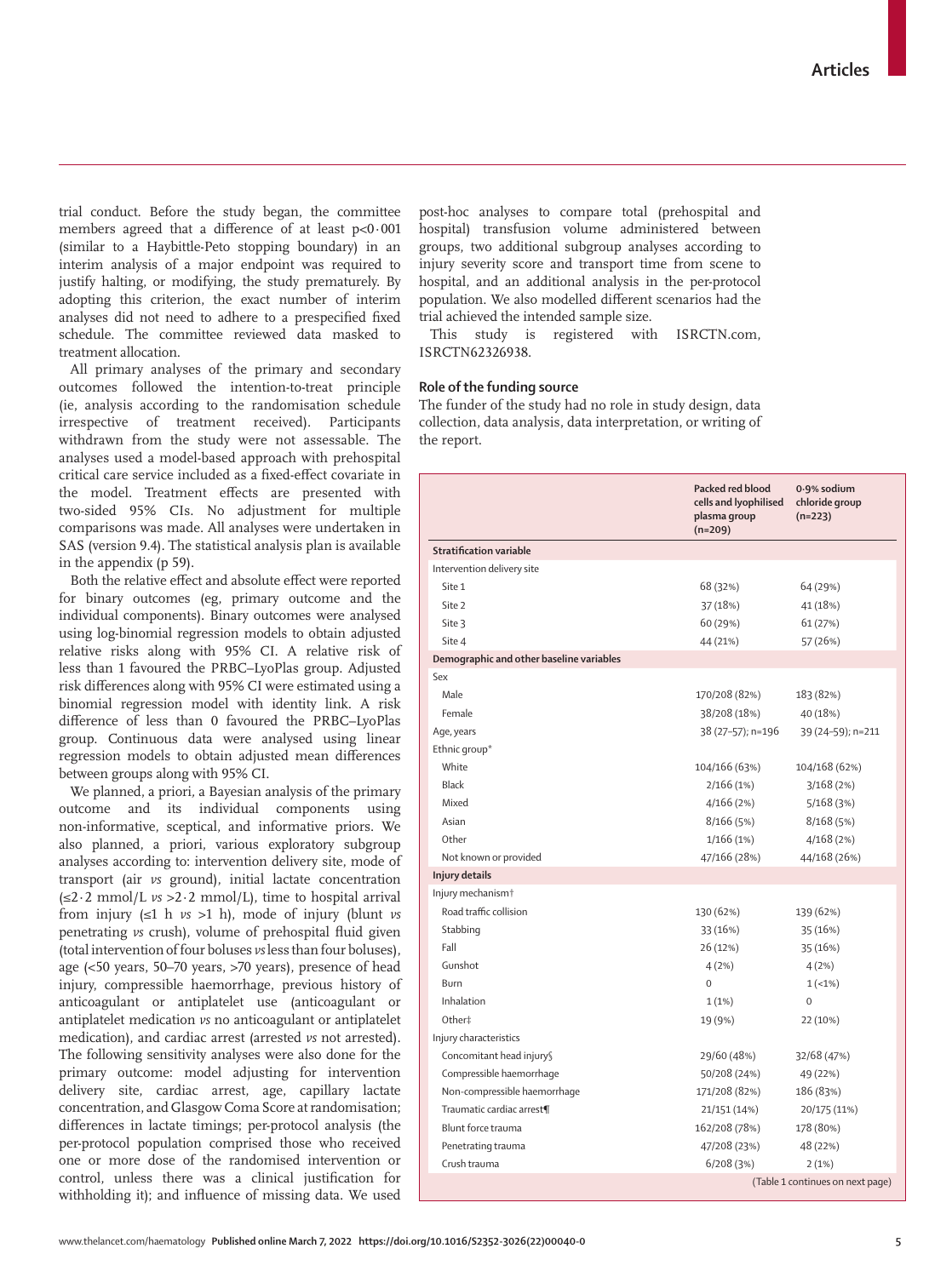|                                                                            | Packed red blood<br>cells and lyophilised<br>plasma group<br>$(n=209)$ | 0.9% sodium<br>chloride group<br>$(n=223)$ |
|----------------------------------------------------------------------------|------------------------------------------------------------------------|--------------------------------------------|
| (Continued from previous page)                                             |                                                                        |                                            |
| Prehospital timeline                                                       |                                                                        |                                            |
| Time from call to emergency services to arrival on scene, min              | 30 (23); n=209                                                         | $31(18)$ ; n=223                           |
| Time from arrival on-scene to administration of first<br>intervention, min | $26(16)$ ; n=201                                                       | 25 (17); n=209                             |
| On-scene vital signs                                                       |                                                                        |                                            |
| Heart rate, bpm                                                            | 115 (31); n=185                                                        | 109 (33); n=198                            |
| SBP, mmHq                                                                  | 73 (16); n=128                                                         | 73 (20); n=148                             |
| DBP, mmHq                                                                  | 47 (13); n=125                                                         | 46 (16); n=147                             |
| Respiratory rate per min                                                   | 24.3 (9.5); n=172                                                      | 23.4 (10.6); n=186                         |
| Oxygen saturation, %                                                       | 92 (8); n=131                                                          | $91(9)$ ; n=144                            |
| Glasgow Coma Scale                                                         | $8(3-14)$ ; n=209                                                      | $6(3-14)$ ; n=222                          |
| Capillary lactate concentration, mmol/L                                    | 9.13 (4.39); n=199                                                     | 9.17 (4.98); n=207                         |
| Medical history**                                                          |                                                                        |                                            |
| ISS <sub>††</sub>                                                          | 36 (25-49); n=148                                                      | 36 (25-50); n=152                          |
| NISS <sub>††</sub>                                                         | 43 (34-57); n=144                                                      | 48 (34-57); n=148                          |
| Concomitant treatments                                                     |                                                                        |                                            |
| Tranexamic acid                                                            | 182 (87%)                                                              | 206 (92%)                                  |
| Fluid volume given before intervention, mL                                 | 422 (499)                                                              | 437 (482)                                  |
| Mode of transport                                                          |                                                                        |                                            |
| Air                                                                        | 80 (38%)                                                               | 86 (39%)                                   |
| Ground                                                                     | 129 (62%)                                                              | 137 (61%)                                  |

Data are mean (SD), median (IOR), or n (%), unless otherwise specified. SBP=systolic blood pressure. DBP=diasto blood pressure. ISS=injury severity score. NISS=new injury severity score. TARN=Trauma Audit and Research Network. \*Data only available for participants providing an emergency department arrival form. †Multiple responses are possible. ‡Other injuries comprise: 13 laceration injuries, six pedestrian incidents with trains, four agricultural incidents, four industrial accidents, and five other injuries. §Added in version 4.0 of prehospital case report form (sent to all sites by Aug 29, 2019). ¶Defined as those with a heart rate of 0 and blood pressure of 0. ||Blood pressure, heart rate, respiratory rate, and oxygen saturation are summarised as continuous variables only for participants with non-zero on scene measurements. \*\*Data only available for the 342 participants providing a medical history form. ††ISS and NISS will only be available for those participants who are TARN eligible, hence this is not strictly a baseline characteristic, and the number of missing participants refers to the number of TARN eligible participants missing their ISS or NISS.

*Table 1:* **Baseline characteristics**

## **Results**

From Nov 29, 2016 to Jan 2, 2021, prehospital medical teams assessed 580 participants for eligibility. The first participant was recruited on Dec 6, 2016, the final participant was recruited on Jan 1, 2021. Recruitment to the trial was stopped before the intended sample size was achieved due to the effect of the COVID-19 pandemic and the end of the funded recruitment period. This decision to stop the trial was approved by the independent Trial Steering Committee and sponsor, without any knowledge of the data or results of interim analyses. When the trial closed to recruitment, 432 participants had been randomly assigned to the PRBC–LyoPlas group (n=209) or to the 0**·**9% sodium chloride control group (n=223; figure 1). The median follow-up for all 432 participants was 8 days (IQR 0–34). Split by treatment group, the median follow-up was 9 days (IQR 1–34) for participants in the PRBC–LyoPlas group and 7 days (0–31) for the control group.

Most participants were White (62%) and male (82%), and the median age was 38 years (IQR 26–58; table 1). The most common causes for major trauma were from road traffic collision, stabbing, and falling. 61 (48%) of 128 had concurrent brain injury. The pattern of injury was mostly blunt and some penetrating trauma. Before randomisation, participants had received an average of 430 mL (SD 490) crystalloid fluids and tranexamic acid (90%). The average blood pressure was 73/46 mm Hg. The median injury severity score was 36 (IQR 25–50) and median new injury severity score was 43 (34–57). Most participants were transported to hospital by road ambulance (62%), arriving on a median of 83 min [IQR 65–101] after emergency call. Participants in the PRBC–LyoPlas group received on average 1·57 units (443 mL) of PRBC and 1·25 units (266 mL) of LyoPlas, while people in the 0·9% sodium chloride group received on average 2·55 units (638 mL) of 0·9% sodium chloride. In practice, whole units were administered as boluses.

The primary outcome occurred in 128 (64%) of 199 people in the PRBC–LyoPlas and in 136 (65%) of 210 people in the 0·9% sodium chloride group (adjusted risk ratio 1·01 [95% CI 0·88–1·17], adjusted risk difference  $-0.025\%$  [-9 to 9]). For the PRBC–LyoPlas group versus control, this meant that 40 individuals (20%) versus 37 (18%) did not clear lactate and survived, 58 (29%) versus 76 (36%) did not clear lactate and died, or 30 (15%) versus 23 (11%) people who cleared lactate died or died without providing a lactate result. The event rates for the individual components of the primary outcome (episode mortality and lactate clearance) were not statistically different between groups (table 2). The point estimate for the number needed to benefit to reduce episode mortality was 36. The 95% CI ranged from a number needed to harm of 15 through to number needed to benefit of eight. The Bayesian analysis found that the probability that the risk difference of more than 0% and more than 10% for the primary outcome was 48·2% and 1·3% for non-informative priors, 44·1% and 0·3% for sceptical priors, and 53·4% and 1·6% for informative priors. Further information on the Bayesian analysis is available in the appendix (p 102). There were no changes to the study findings across the sensitivity analyses for the primary outcome including the per-protocol analyses (appendix p 109). The treatment effect for the primary outcome was consistent across all of the predefined subgroups (figure 2) and the two posthoc subgroup analyses based on injury severity score and scene to hospital transport time of more or less than 20 min (appendix p 110). Post-hoc simulations examined the effect of deterministically scaling up sample sizes assuming the study would continue to have the same outcome rates in each group. Even after extensive further recruitment, we would still expect to observe a null result for the primary outcome (a projected sample size of 5000 produced an estimated unadjusted risk ratio of 0·99 [95% CI  $0.95-1.03$ ]).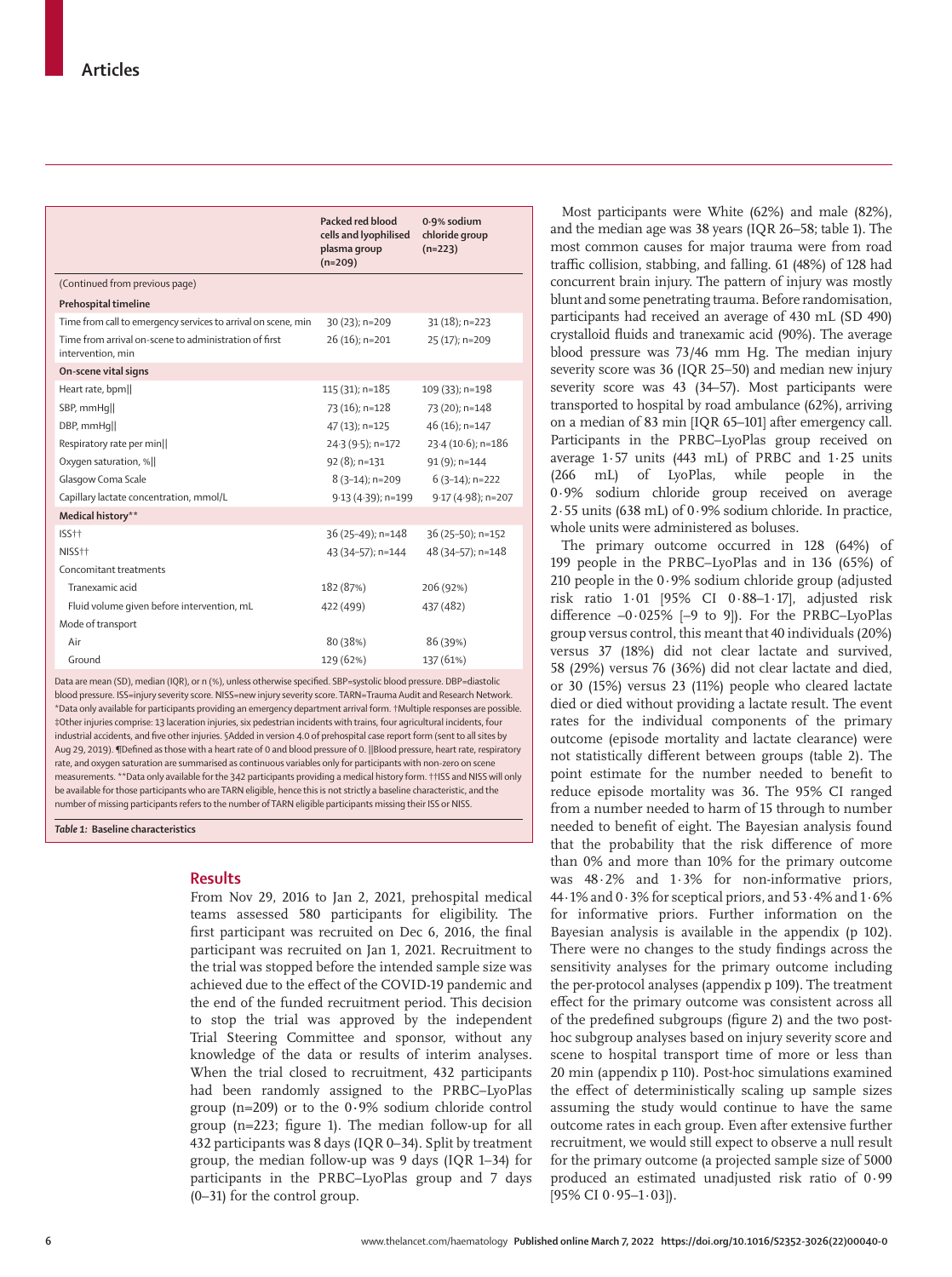|                                                                                                                                                                          | Packed red blood<br>cells and<br>lyophilised plasma<br>qroup | 0.9% sodium<br>chloride group |                                   | Adjusted risk ratio (95% CI) Adjusted average difference<br>(95% CI) |
|--------------------------------------------------------------------------------------------------------------------------------------------------------------------------|--------------------------------------------------------------|-------------------------------|-----------------------------------|----------------------------------------------------------------------|
| Primary outcome                                                                                                                                                          |                                                              |                               |                                   |                                                                      |
| Episode mortality or failure to clear lactate, or<br>both                                                                                                                | 128/199 (64%)                                                | 136/210 (65%)                 | 1.01 (0.88 to 1.17)*; p=0.86      | $-0.025\%$ (-9 to 9) <sup>†</sup> ; p=1.00                           |
| Secondary outcomes                                                                                                                                                       |                                                              |                               |                                   |                                                                      |
| Episode mortality                                                                                                                                                        | 88/203 (43%)                                                 | 99/218 (45%)                  | 0.97 (0.78 to 1.20)*; p=0.75      | $-3\%$ (-12 to 7) <sup>†</sup> ; p=0 $-57$                           |
| Failure to clear lactate                                                                                                                                                 | 98/196 (50%)                                                 | 113/206 (55%)                 | 0.94 (0.78 to 1.13)*; p=0.52      | -5% (-14 to 5)†; p=0-33                                              |
| Post-intervention fluids, mL                                                                                                                                             | 123 (310), 207                                               | 160 (389), 221                |                                   | $-34$ (-101 to 32)‡; p=0 $-31$                                       |
| Time to ED arrival, mins                                                                                                                                                 |                                                              |                               |                                   |                                                                      |
| From 999 call                                                                                                                                                            | 90 (35)                                                      | 91(35)                        | $\ldots$                          | 0.60 (-6.14 to 7.35)‡; p=0.86                                        |
| From randomisation                                                                                                                                                       | 37(22)                                                       | 35(22)                        | $\ddotsc$                         | 3.03 (-1.40 to 7.46)‡; p=0.18                                        |
| Vital signs at ED arrival                                                                                                                                                |                                                              |                               |                                   |                                                                      |
| Heart rate, bpm                                                                                                                                                          | 107 (29)                                                     | 105(24)                       | $\ddotsc$                         | $-0.80$ (-5.83 to 4.23) §; p=0.76                                    |
| Systolic blood pressure, mm Hq                                                                                                                                           | 114(27)                                                      | 114(29)                       | $\ddot{\phantom{a}}$              | $-1.19$ ( $-8.19$ to $5.82$ ) ; p=0.74                               |
| Diastolic blood pressure, mm Hq                                                                                                                                          | 75(24)                                                       | 72(24)                        |                                   | 2.26 (-3.77 to 8.29) §; p=0.46                                       |
| Respiratory rate per min                                                                                                                                                 | 20(6.5)                                                      | 19(5.6)                       |                                   | 0.59 (-0.79 to 1.97) \$; p=0.40                                      |
| Oxygen saturation                                                                                                                                                        | 97 (5%)                                                      | 97 (5%)                       |                                   | 0.48 (-0.86 to 1.82) §; p=0.48                                       |
| Laboratory results (ED arrival)                                                                                                                                          |                                                              |                               |                                   |                                                                      |
| Lactate concentration, mmol/L                                                                                                                                            | 7.04(4.50)                                                   | 6.93(4.58)                    | $\ddotsc$                         | $-0.08$ (-0.97 to 0.82) §; p=0.87                                    |
| INR > 1.5                                                                                                                                                                | 12/84 (14%)                                                  | 12/74 (16%)                   | 0.91 (0.44 to 1.90)*; p=0.80      |                                                                      |
| Haemoglobin concentration, q/L                                                                                                                                           | 133 (19), 154                                                | 118 (23), 152                 |                                   | 15 (10 to 19)#; p<0.0001                                             |
| Total blood product up to 24 h after ED arrival                                                                                                                          |                                                              |                               |                                   |                                                                      |
| PRBC                                                                                                                                                                     | 6.34 (7.09), 209                                             | 4.41(6.17), 223               | $\ddotsc$                         | 1.80 (0.58 to 3.01)#; p=0.004                                        |
| Plasma                                                                                                                                                                   | $5.04(5.56)$ , 209                                           | $3.37(5.04)$ , 223            | $\ddotsc$                         | 1.54 (0.57 to 2.50)‡; p=0.002                                        |
| Death                                                                                                                                                                    |                                                              |                               |                                   |                                                                      |
| Within 3 h                                                                                                                                                               | 32/197 (16%)                                                 | 46/208 (22%)                  | $0.75$ (0.50 to $1.13$ )*; p=0.17 | $-7\%$ (-15 to 1)†; p=0 $\cdot$ 08                                   |
| Within 30 days                                                                                                                                                           | 86/204 (42%)                                                 | 99/219 (45%)                  | $0.94$ (0.76 to 1.17)*; p=0.59    | $-4\%$ (-13 to 6) <sup>†</sup> ; p=0 $-44$                           |
| Data are n/N (%); mean (SD); median (IOR) participants, unless otherwise specified. Key secondary outcomes are reported here; all secondary outcomes are reported in the |                                                              |                               |                                   |                                                                      |

Data are n/N (%); mean (SD); median (IQR) participants, unless otherwise specified. Key secondary outcomes are reported here; all secondary outcomes are reported in the appendix (p 102). IDS=intervention delivery site. INR=International normalised ratio. ED=emergency department. LyoPlas=lyophilised plasma. PRBC=packed red blood cells. \*Output is from a log-binomial regression model adjusted for IDS. Values of risk ratio of less than 1 indicate lower event rates in the PRBC–LyoPlas group. †Output is from a binomial regression model with identity link adjusted for IDS. Values of absolute risk difference of less than 0 indicates lower event rates in the PRBC–LyoPlas group. ‡Output is a from linear regression model adjusted for IDS. Values of mean differences of less than 0 indicate lower average values the PRBC–LyoPlas group. §Output is from a linear regression model adjusted for IDS and the on scene value of the outcome variable. Values of mean differences <0 indicate lower average values in PRBC–LyoPlas group.

*Table 2:* **Primary and key secondary outcomes**

Vital signs and lactate concentrations were similar across both groups on arrival at hospital (table 2) through to 24 h (appendix p 102). The mean haemoglobin concentration on arrival to hospital was higher in the PRBC–LyoPlas group compared with the 0·9% sodium chloride group (table 2; appendix p 112). Nine (6%) of 152 participants in the 0·9% sodium chloride group had a haemoglobin <80 g/L at hospital admission. Blood product use was similar after hospital admission up to 24 h. A post-hoc analysis found that total (prehospital and hospital) blood and plasma use was higher in the PRBC–LyoPlas group. Mortality at 3 h and 30 days was not statistically different between groups.

The frequency of adverse events were similar between groups (table 3). The rates of transfusion-related adverse events in the first 24 h after ED arrival were similar across treatment groups: 11 (7%) of 148 in the PRBC–LyoPlas group versus nine (7%) of 137 in the  $0.9\%$  sodium chloride group (adjusted relative risk 1·05 [95% CI 0·46–2·42]. Acute respiratory distress syndrome developed in nine (6%) of 142 individuals in the PRBC–LyoPlas group and three (2%) of 130 people in 0·9% sodium chloride group (adjusted relative risk 2·71 [0·75–9·81]); ARDS data was unavailable for one (1%) patient. The number of days organ failure free were also similar across groups: 12·9 (SD 13·0) in the PRBC–LyoPlas group versus 12·1 (13·1) in the 0·9% sodium chloride group (adjusted mean difference 0·86 [95% CI –1·64 to 3·36]; appendix p 105). Two unexpected, unrelated additional serious adverse events were reported one in the PRBC-LyoPlas (cerebral infarct) and one in the 0·9% sodium chloride group (abnormal liver function tests). No patients required dose reductions, had treatment discontinued for drug related toxicity. There were no treatment-related deaths.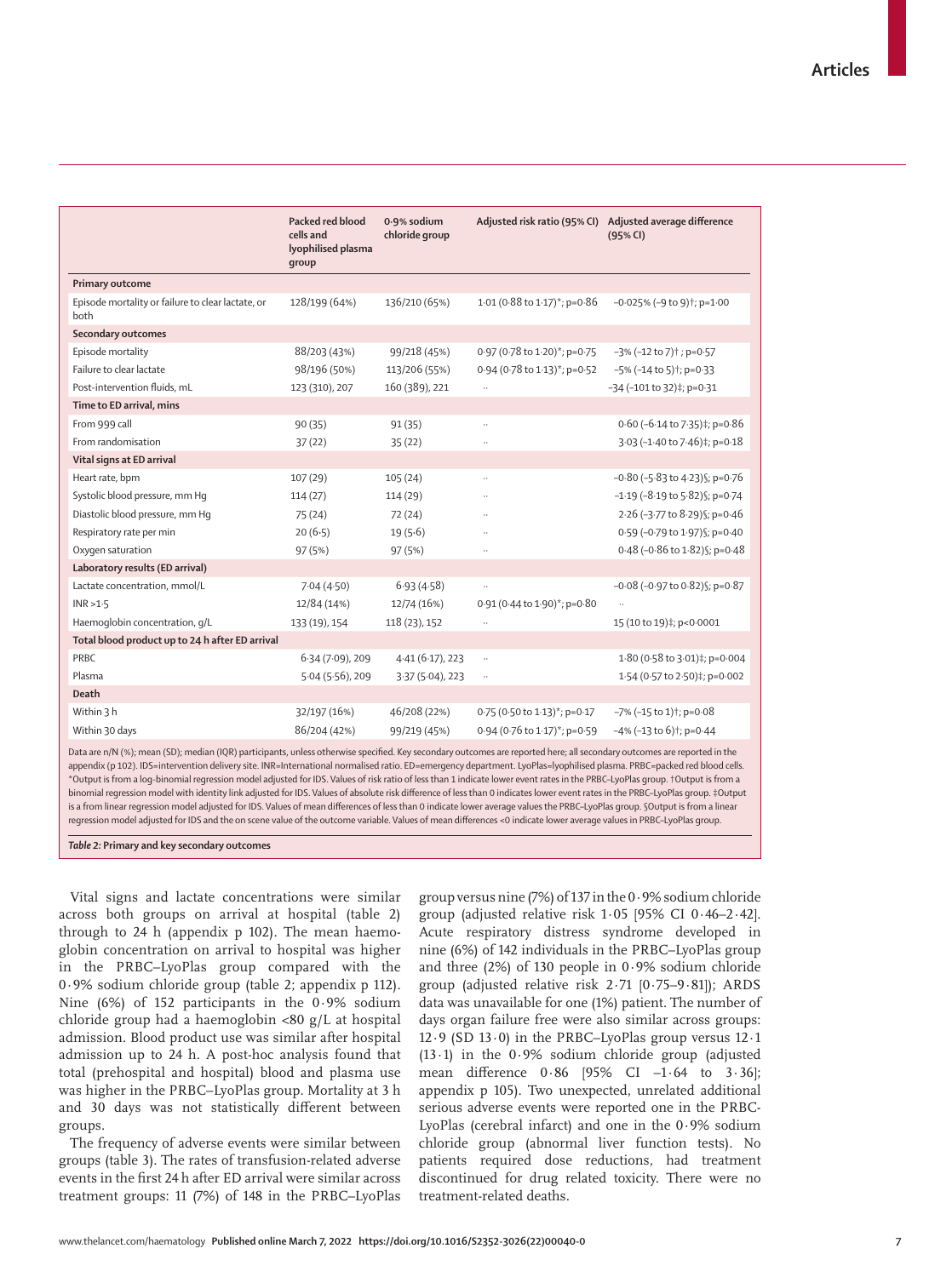|                                                                                                 | PRBC/LyoPlas group<br>(n/N) | 0.9% saline group<br>(n/N) |                                                                                                   | Risk ratio (95% CI) | p value |
|-------------------------------------------------------------------------------------------------|-----------------------------|----------------------------|---------------------------------------------------------------------------------------------------|---------------------|---------|
| Prehospital emergency medicine team                                                             |                             |                            |                                                                                                   |                     | 0.28    |
| Site 1                                                                                          | 49/67                       | 43/63                      |                                                                                                   | $1.07(0.86 - 1.34)$ |         |
| Site 2                                                                                          | 26/33                       | 24/37                      |                                                                                                   | $1.21(0.90 - 1.63)$ |         |
| Site 3                                                                                          | 31/58                       | 36/57                      |                                                                                                   | $0.85(0.62 - 1.16)$ |         |
| Site 4                                                                                          | 22/41                       | 33/53                      |                                                                                                   | $0.86(0.61 - 1.23)$ |         |
| Mode of transport                                                                               |                             |                            |                                                                                                   |                     | 0.74    |
| Air                                                                                             | 49/76                       | 53/80                      |                                                                                                   | $0.98(0.79 - 1.23)$ |         |
| Ground                                                                                          | 79/123                      | 83/130                     |                                                                                                   | $1.03(0.86 - 1.24)$ |         |
| Initial lactate concentration                                                                   |                             |                            |                                                                                                   |                     | 0.36    |
| ≤2.2 mmol/L                                                                                     | 3/3                         | 1/1                        |                                                                                                   | $1.05(0.99 - 1.13)$ |         |
| >2.2 mmol/L                                                                                     | 120/190                     | 126/199                    |                                                                                                   | $1.00(0.94 - 1.06)$ |         |
| Cardiac arrest                                                                                  |                             |                            |                                                                                                   |                     | 0.32    |
| Yes                                                                                             | 20/21                       | 20/20                      |                                                                                                   | $0.96(0.91 - 1.01)$ |         |
| No                                                                                              | 70/123                      | 82/147                     |                                                                                                   | $1.01(0.93 - 1.09)$ |         |
| Time to ED from Injury                                                                          |                             |                            |                                                                                                   |                     | 0.47    |
| ≤1 h                                                                                            | 19/34                       | 15/30                      |                                                                                                   | $1.18(0.74 - 1.86)$ |         |
| >1 h                                                                                            | 74/128                      | 80/135                     |                                                                                                   | $0.98(0.80 - 1.19)$ |         |
| Mode of injury                                                                                  |                             |                            |                                                                                                   |                     | 0.83    |
| Blunt injury                                                                                    | 101/147                     | 112/163                    |                                                                                                   | $1.00(0.94 - 1.06)$ |         |
| Penetrating injury                                                                              | 24/43                       | 23/43                      |                                                                                                   | $1.02(0.89 - 1.17)$ |         |
| Crush injury                                                                                    | 0/2                         | 0/0                        |                                                                                                   | <b>NA</b>           |         |
| Multiple modes                                                                                  | 3/7                         | 1/4                        |                                                                                                   | $1.11(0.73 - 1.67)$ |         |
| Volume of prehospital fluid given                                                               |                             |                            |                                                                                                   |                     | 0.35    |
| <4 units                                                                                        | 73/118                      | 80/137                     |                                                                                                   | $1.06(0.87 - 1.29)$ |         |
| 4 units                                                                                         | 55/80                       | 56/73                      |                                                                                                   | $0.93(0.77 - 1.13)$ |         |
| Age                                                                                             |                             |                            |                                                                                                   |                     | 0.58    |
| <50 years                                                                                       | 72/124                      | 74/124                     |                                                                                                   | $0.99(0.81 - 1.22)$ |         |
| 50-70 years                                                                                     | 30/44                       | 35/56                      |                                                                                                   | $1.09(0.82 - 1.45)$ |         |
| >70 years                                                                                       | 13/18                       | 16/19                      |                                                                                                   | $0.87(0.60 - 1.25)$ |         |
| Head injury                                                                                     |                             |                            |                                                                                                   |                     | 0.97    |
| Yes                                                                                             | 2/2                         | 5/6                        |                                                                                                   | $1.06(0.90 - 1.24)$ |         |
| No                                                                                              | 38/58                       | 33/58                      |                                                                                                   | $1.06(0.95 - 1.18)$ |         |
| Compressible haemorrhage                                                                        |                             |                            |                                                                                                   |                     | 0.27    |
| Compressible haemorrhage                                                                        | 20/37                       | 18/35                      |                                                                                                   | $1.07(0.69 - 1.65)$ |         |
| Non-compressible haemorrhage                                                                    | 98/149                      | 113/164                    |                                                                                                   | $0.97(0.83 - 1.14)$ |         |
| Both haemorrhage types                                                                          | 10/13                       | 5/11                       |                                                                                                   | $1.67(0.82 - 3.39)$ |         |
| Premorbid drug history                                                                          |                             |                            |                                                                                                   |                     | 0.42    |
| Anticoagulant or antiplatelet medication                                                        | 11/17                       | 10/24                      |                                                                                                   | $1.16(0.96 - 1.42)$ |         |
|                                                                                                 | 59/120                      |                            |                                                                                                   | $1.00(0.92 - 1.10)$ |         |
| No anticoagulant or antiplatelet medication<br>Unknown anticoaqulant or antiplatelet medication | 27/29                       | 49/99                      |                                                                                                   | $1.04(0.96 - 1.13)$ |         |
|                                                                                                 |                             | 34/41                      |                                                                                                   |                     | 0.86    |
| All patients                                                                                    | 128/199                     | 136/210                    |                                                                                                   | $1.01(0.88 - 1.17)$ |         |
|                                                                                                 |                             | 0.50                       | 0.75<br>1.00<br>1.50<br>2.00<br>2.50<br>◀<br>Favours PRBC-LyoPlas group Favours 0.9% saline group | 3.50                |         |

*Figure 2:* **Subgroup analyses for the primary outcome**

p value for all patients corresponds to p value for the treatment effect. All other p values are for the treatment by subgroup interaction term. Post-hoc subgroup analyses according to injury severity, and transport time are reported in the appendix (p 110). ED=emergency department. NA=not available. PRBC=packed red blood cells.

### **Discussion**

This phase 3, multicentre, randomised controlled superiority trial did not demonstrate that prehospital PRBC–LyoPlas resuscitation was superior to 0·9% sodium chloride for trauma related haemorrhagic shock in the civilian population studied. Although the point estimates for the individual components of the primary outcome and some other secondary outcomes (eg, survival within 3 h) are consistent with a benefit from allocation to PRBC–LyoPlas, the confidence intervals are wide and include the possibility of both benefits and harms. The trial found that individuals randomly assigned to the PRBC–LyoPlas group had a higher haemoglobin concentration on admission to hospital and received cumulatively more blood products in total than did people in the control group. The implication is that the logistical and financial costs of bringing blood product resuscitation forward from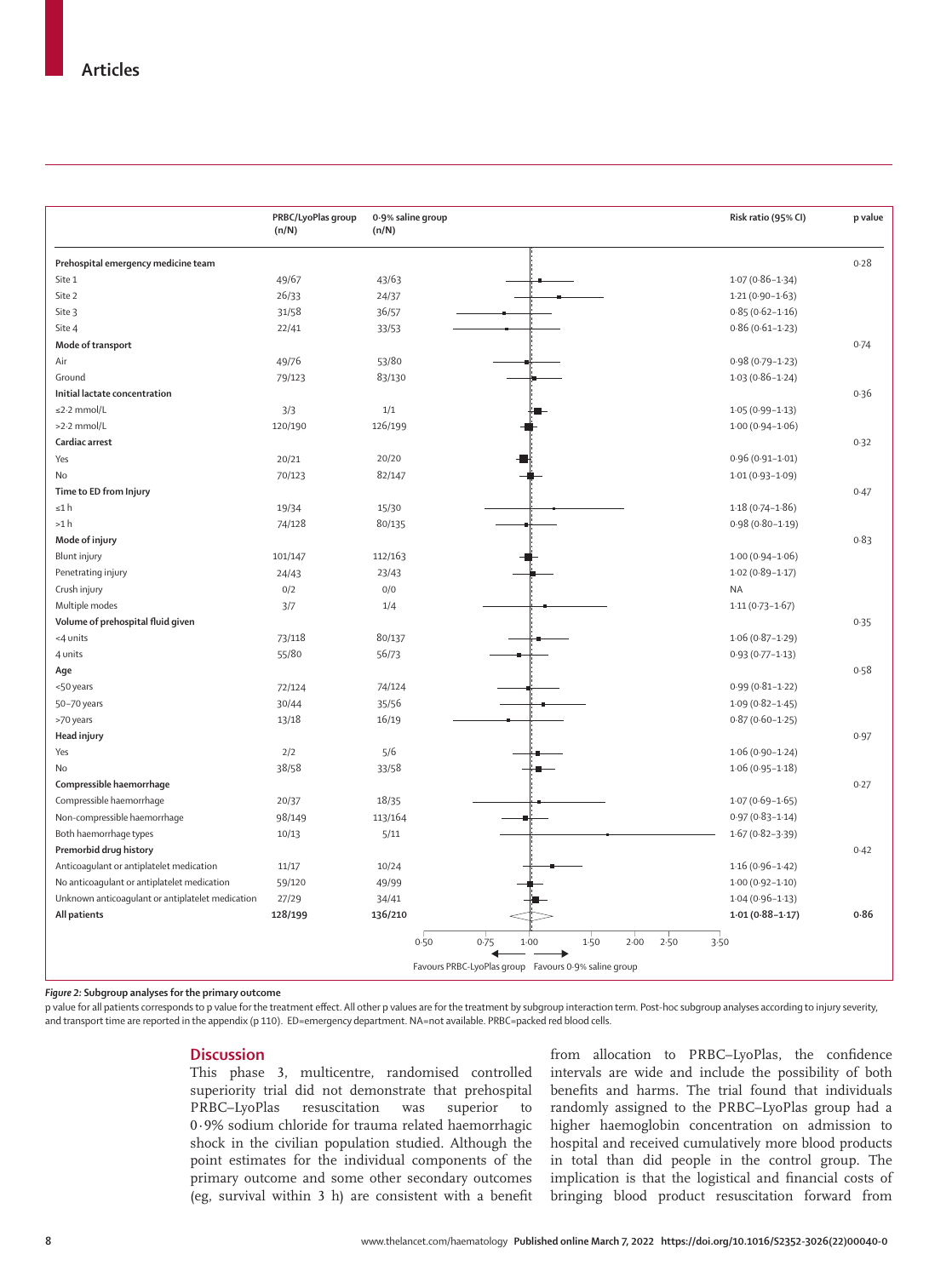|                                     | Packed red blood<br>cells and<br>lyophilised plasma<br>$qroup (n=142)$  | Sodium chloride<br>group (n=130)   |  |  |  |
|-------------------------------------|-------------------------------------------------------------------------|------------------------------------|--|--|--|
|                                     | Any Organ Failure by system during hospital stay up to day 30 [SOFA ≥3] |                                    |  |  |  |
| Respiratory                         |                                                                         |                                    |  |  |  |
| Yes                                 | 83 (58%)                                                                | 68 (52%)                           |  |  |  |
| No                                  | 35 (25%)                                                                | 45 (35%)                           |  |  |  |
| Missing                             | 24 (17%)                                                                | 17 (13%)                           |  |  |  |
| Neurological                        |                                                                         |                                    |  |  |  |
| Yes                                 | 89 (63%)                                                                | 74 (57%)                           |  |  |  |
| <b>No</b>                           | 50 (35%)                                                                | 56 (43%)                           |  |  |  |
| Missing                             | 3(2%)                                                                   | $\mathbf 0$                        |  |  |  |
| Cardiovascular                      |                                                                         |                                    |  |  |  |
| Yes                                 | 95 (67%)                                                                | 80 (62%)                           |  |  |  |
| <b>No</b>                           | 43 (30%)                                                                | 46 (35%)                           |  |  |  |
| Missing                             | 4(3%)                                                                   | 4(3%)                              |  |  |  |
| Liver                               |                                                                         |                                    |  |  |  |
| Yes                                 | 13 (9%)                                                                 | 6(5%)                              |  |  |  |
| <b>No</b>                           | 117 (82%)                                                               | 116 (89%)                          |  |  |  |
| Missing                             | 12 (9%)                                                                 | 8(6%)                              |  |  |  |
| Coagulation                         |                                                                         |                                    |  |  |  |
| Yes                                 | 12 (8%)                                                                 | 19 (15%)                           |  |  |  |
| No                                  | 123 (87%)                                                               | 108 (83%)                          |  |  |  |
| Missing                             | 7(5%)                                                                   | 3(2%)                              |  |  |  |
| Renal                               |                                                                         |                                    |  |  |  |
| Yes                                 | 32 (23%)                                                                | 33 (25%)                           |  |  |  |
| No                                  | 104 (73%)                                                               | 93 (72%)                           |  |  |  |
| Missing                             | 6(4%)                                                                   | 4(3%)                              |  |  |  |
| Multi-organfailure                  |                                                                         |                                    |  |  |  |
| Yes                                 | 86 (61%)                                                                | 78 (60%)                           |  |  |  |
| <b>No</b>                           | 56 (39%)                                                                | 52 (40%)                           |  |  |  |
| Missing                             | 0                                                                       | 0                                  |  |  |  |
| Acute respiratory distress syndrome |                                                                         |                                    |  |  |  |
| Yes                                 | 9(6%)                                                                   | 3(2%)                              |  |  |  |
| No                                  | 133 (94%)                                                               | 126 (97%)                          |  |  |  |
| Missing                             | $\Omega$                                                                | 1(1%)                              |  |  |  |
|                                     |                                                                         | (Table 3 continues in next column) |  |  |  |

|                                                                                                                                                                                                                                                                                                                                                       | Packed red blood<br>cells and<br>lyophilised plasma<br>$qroup (n=142)$ | Sodium chloride<br>$qroup (n=130)$ |  |  |
|-------------------------------------------------------------------------------------------------------------------------------------------------------------------------------------------------------------------------------------------------------------------------------------------------------------------------------------------------------|------------------------------------------------------------------------|------------------------------------|--|--|
| (Continued from previous column)                                                                                                                                                                                                                                                                                                                      |                                                                        |                                    |  |  |
| Suspicion or clinical evidence of infection                                                                                                                                                                                                                                                                                                           |                                                                        |                                    |  |  |
| Yes                                                                                                                                                                                                                                                                                                                                                   | 92 (65%)                                                               | 83 (64%)                           |  |  |
| N <sub>o</sub>                                                                                                                                                                                                                                                                                                                                        | 50 (35%)                                                               | 47 (36%)                           |  |  |
| Missing                                                                                                                                                                                                                                                                                                                                               | $0(0\%)$                                                               | $\Omega$                           |  |  |
| Type of Infection*                                                                                                                                                                                                                                                                                                                                    |                                                                        |                                    |  |  |
| Intra-abdominal                                                                                                                                                                                                                                                                                                                                       | 262 (18%)                                                              | 15 (12%)                           |  |  |
| Meningitis                                                                                                                                                                                                                                                                                                                                            | 3(2%)                                                                  | 1(1%)                              |  |  |
| Respiratory                                                                                                                                                                                                                                                                                                                                           | 61 (43%)                                                               | 59 (45%)                           |  |  |
| UTI                                                                                                                                                                                                                                                                                                                                                   | 5(4%)                                                                  | 10 (8%)                            |  |  |
| Soft tissue                                                                                                                                                                                                                                                                                                                                           | 35 (25%)                                                               | 20 (15%)                           |  |  |
| Indwelling device                                                                                                                                                                                                                                                                                                                                     | 16 (11%)                                                               | 13 (10%)                           |  |  |
| Blood-born                                                                                                                                                                                                                                                                                                                                            | 8(6%)                                                                  | 7(5%)                              |  |  |
| Other                                                                                                                                                                                                                                                                                                                                                 | 46 (32%)                                                               | 40 (31%)                           |  |  |
| Thromboembolism                                                                                                                                                                                                                                                                                                                                       |                                                                        |                                    |  |  |
| Yes                                                                                                                                                                                                                                                                                                                                                   | 17 (12%)                                                               | 11 (8%)                            |  |  |
| No                                                                                                                                                                                                                                                                                                                                                    | 125 (88%)                                                              | 118 (91%)                          |  |  |
| Missing                                                                                                                                                                                                                                                                                                                                               | $\overline{0}$                                                         | 1(1%)                              |  |  |
| Type of Thromboembolism*                                                                                                                                                                                                                                                                                                                              |                                                                        |                                    |  |  |
| Deep Vein Thrombosis                                                                                                                                                                                                                                                                                                                                  | 3(2%)                                                                  | 3(2%)                              |  |  |
| Pulmonary embolism                                                                                                                                                                                                                                                                                                                                    | 9(6%)                                                                  | 8(6%)                              |  |  |
| Stroke                                                                                                                                                                                                                                                                                                                                                | 3(2%)                                                                  | $\mathbf 0$                        |  |  |
| Other                                                                                                                                                                                                                                                                                                                                                 | 2(1%)                                                                  | 3(2%)                              |  |  |
| Transfusion-related acute lung injury                                                                                                                                                                                                                                                                                                                 |                                                                        |                                    |  |  |
| Yes                                                                                                                                                                                                                                                                                                                                                   | $\overline{0}$                                                         | 1(1%)                              |  |  |
| No                                                                                                                                                                                                                                                                                                                                                    | 142 (100%)                                                             | 128 (99%)                          |  |  |
| Missing                                                                                                                                                                                                                                                                                                                                               | $\Omega$                                                               | 1(1%)                              |  |  |
| Transfusion-related complications (in first 24 hours in emergency<br>department)                                                                                                                                                                                                                                                                      |                                                                        |                                    |  |  |
| Yes                                                                                                                                                                                                                                                                                                                                                   | 11 (7%)                                                                | 9(7%)                              |  |  |
| No                                                                                                                                                                                                                                                                                                                                                    | 137 (93%)                                                              | 128 (93%)                          |  |  |
| Missing                                                                                                                                                                                                                                                                                                                                               | $\Omega$                                                               | $\Omega$                           |  |  |
| Data are n (%). This list of adverse events and complications are for the 272<br>participants that completed at least one daily assessment form. PRBC=packed red<br>blood cells. SOFA=sequential organ failure assessment. UTI=urinary tract<br>infection. *Multiple responses are possible for the type of thromboembolism and<br>type of infection. |                                                                        |                                    |  |  |

hospital to the prehospital domain<sup>21</sup> might not be routinely justified within the context of a modern major trauma network.

Earlier use of blood products during the prehospital phase of trauma care has been driven by the desire to deliver traditionally hospital-based interventions earlier in the patient pathway. Haemostatic resuscitation (ie, transfusion-based resuscitation) has rapidly become the new standard of care for haemorrhagic shock. Past studies have explored the optimal timing and ratio of component therapy. Military and civilian studies suggest that early transfusion improves survival, although the trial evidence remains inconclusive.16 There are several explanations as to why RePHILL did not demonstrate benefit from prehospital blood products. The study took place in a civilian setting within an established major *Table 3:* **Complications and adverse events**

trauma network, where prehospital critical care is provided at the scene of the incident by critical care practitioners and doctors. Although the overall time from injury to hospital admission exceeded 1 h on average, a proportion of participants had transport times of less than 20 min, a group that other studies have suggested might not benefit from prehospital transfusion.<sup>22</sup> RePHILL used lyophilised plasma due to the logistical challenges created by the short post-thaw shelf-life of fresh frozen plasma at the time of the study. Lyophilised plasma has similar or improved biological efficacy relative to fresh frozen plasma.<sup>23,24</sup> A non-randomised, secondary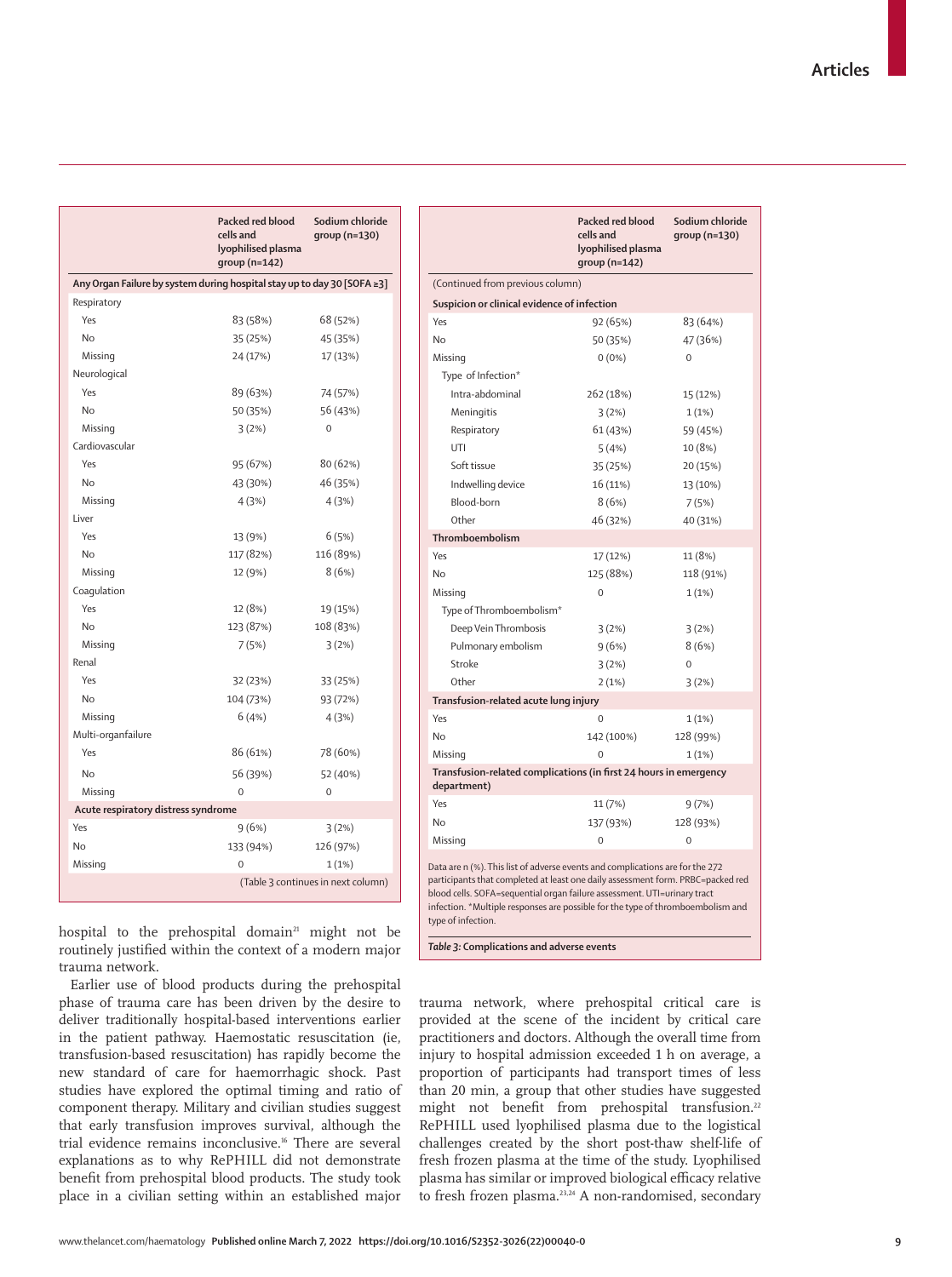analysis of the PAMPER trial reported that the use of fresh frozen plasma in combination with packed red cells was beneficial.<sup>25</sup> Whether the apparent differences relate to the use of lyophilised or fresh frozen plasma or, as the authors of PAMPER highlight, residual confounding in their analyses, will require further research. Our study used a plasma to red cell ratio of 1:1 consistent with UK national guidelines for major haemorrhage.<sup>20</sup> Whether different ratios, the addition of coagulation factors or platelets, or use of whole blood would have made a difference remains to be determined by future research. Finally, the population of civilian participants enrolled in RePHILL were older, more severely injured, and had a higher proportion of blunt traumatic injuries than in observational military studies, which have suggested benefit from prehospital blood transfusion.<sup>13,11</sup>

The concept of improving oxygen carriage for prehospital trauma patients by the transfusion of red blood cells can be examined given the measured haemoglobin concentration on arrival to hospital. Current European guidance recommends a target haemoglobin measurement of 70–90 g/L before transfusion is instigated, although older patients and people with traumatic brain injury might benefit from higher concentrations of haemoglobin.<sup>26</sup> Whereas the rate of lactate clearance was not statistically different, the group receiving blood products had an expected higher mean measured haemoglobin concentration on admission to hospital (133 [SD 19]) compared with the sodium chloride group (118 [23]). Of note, only nine (6%) of 152 individuals in the sodium chloride group were admitted with a haemoglobin concentration of <80 g/L. It is noted that the group receiving prehospital blood products received more blood products in total over 24 h than did the sodium chloride group. The extra blood product usage in this group did not appear to improve physiological outcomes or survival.

Frequentist trials approach hypothesis testing in a binary manner, whereby the null hypothesis is accepted or rejected based on probability testing. We included an exploratory Bayesian analysis for the composite primary outcome and its individual components, which enabled us to include a range of previous beliefs about the effectiveness of blood and LyoPlas. Across the range of priors included, the probability that the absolute risk difference was less than 0 (ie, blood and LyoPlas was superior) for the primary outcome was between 44·1–53·4%, for episode mortality was 71·2–88·2%, and for lactate clearance was 81·3–86·9%, although the 95% credible intervals included the possibility for benefit as well as harm. Further research could reduce the current uncertainty about the size and direction of effects for prehospital transfusion.

Although the trial has addressed the original hypothesis, there are several limitations. First, we recruited only 93% of our planned sample size due to the impact of COVID-19. Although it is possible that this might have led to a type 2 error, given the similarity of the primary and secondary outcomes between the intervention and control group, we consider it unlikely that completing recruitment would have led to a substantively different finding. Simulations examining the effect of large increases in sample sizes showed that this would not have materially altered the findings for the primary outcome. Whether a larger trial would have affected the secondary outcomes remains to be determined in future studies. Research in trauma-related haemorrhagic shock is limited by the absence of a core outcome set. After considerable discussions with the research funders, patient and public involvement groups and trial investigators, a composite primary outcome reflecting the efficacy of initial resuscitation (lactate clearance) and overall effectiveness (episode mortality) was chosen. Although there was empirical attractiveness to this combined outcome, the findings in RePHILL were that the direction of effects observed in the individual components for mortality (–3% [95% CI –12 to 7]) and improved lactate clearance (–5% [–14 to 5] in the transfusion group) were not reflected in the composite outcome  $(-0.025\%$   $[-9$  to 9]). The suitability of this outcome should be carefully considered for any future studies. The study was necessarily an open-label study, which might have led to performance bias or detection bias, particularly for more subjective outcomes, such as adverse events. Finally, the RePHILL trial used group O, Rhesus factor D negative blood. Greater use of group O Rhesus factor D positive blood, as seen in some international settings, might have reduced demand on the small pool of group O Rhesus factor D negative blood.27,28

The study design and delivery of prehospital trials are challenging. Multicentre randomised controlled trials are viewed as the gold standard. Such trials take considerable time to design and deliver and require collaboration to recruit sufficient numbers. Other trials in this area have terminated early due to futility (Control Of Major Bleeding After Trauma [COMBAT])<sup>15</sup> or insufficient recruitment (Pre-Hospital Use of Plasma for Traumatic Hemorrhage [PUPTH]).<sup>29</sup> Such randomised clinical trials can also give apparently contradictory results. The PAMPER clinical trial<sup>6</sup> showed a nearly 30% reduction in mortality with plasma transfusion in the prehospital environment, whereas the COMBAT clinical trial found no evidence of survival improvement. Findings from a post-hoc combined analysis of the 626 participants in both studies suggest that prehospital plasma is associated with a survival benefit when transport times are longer than 20 min.<sup>22</sup> The ongoing trials of Pre-hospital Administration of Lyophilized Plasma for Post-traumatic Coagulopathy Treatment (PREHO-PLYO, NCT02736812) and Prehospital Plasma or Red Blood Cell Transfusion Strategy in Major Bleeding (PRIEST, NCT04879485) should further inform the value of transfusion in the prehospital setting. Of note, none of these trials include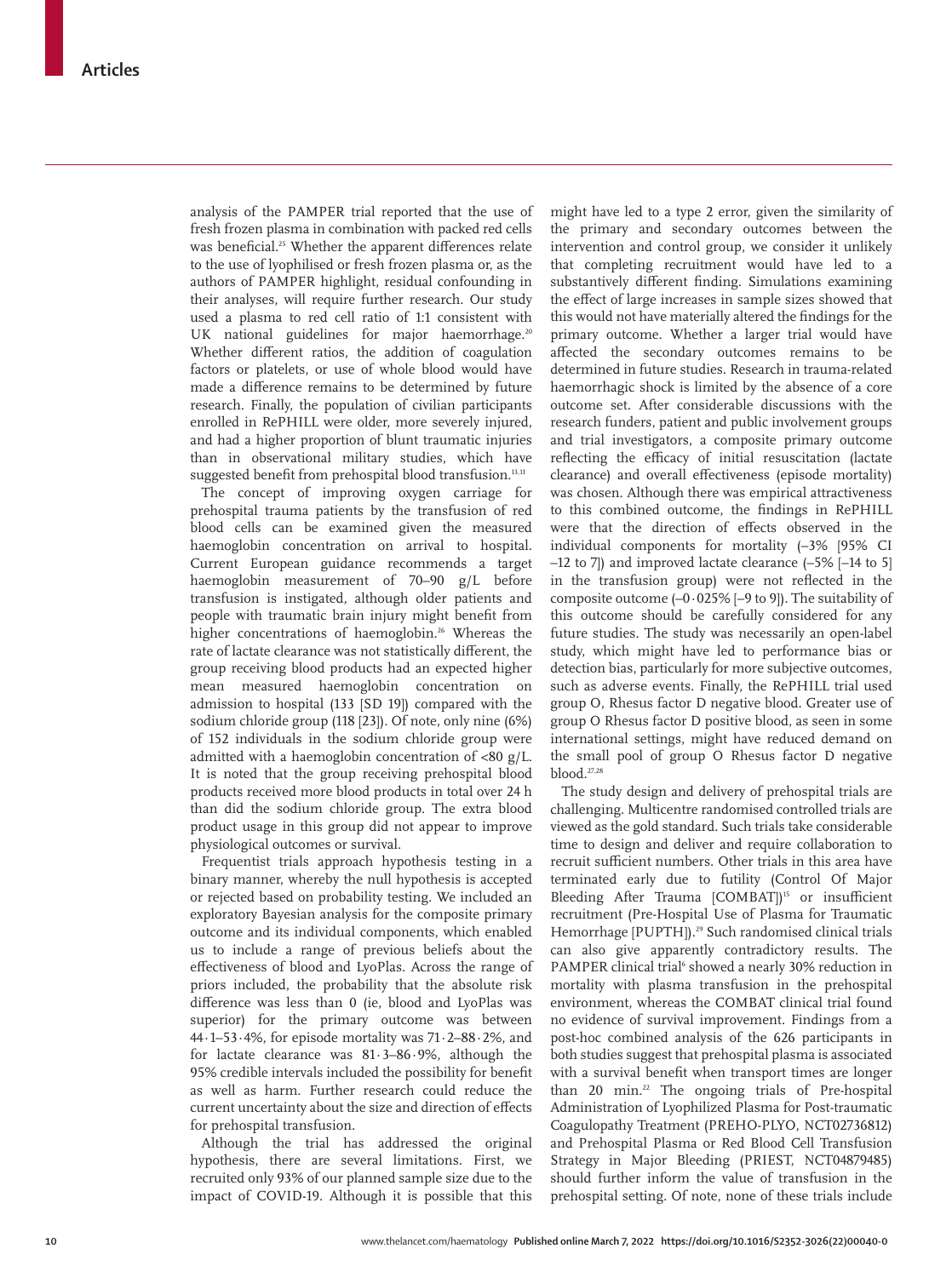crystalloid as the intervention comparator, despite its widespread use in prehospital care. Future randomised trials should consider exploring the clinical and costeffectiveness of whole blood, which offers logistical benefits over transfusion of individual components.

The RePHILL trial did not demonstrate that PRBC– Lyoplas improved episode mortality or lactate clearance when compared with 0·9% sodium chloride for participants with trauma-related haemorrhagic shock. Based on current evidence, the decision to commit to routine prehospital transfusion in civilian practice will require careful consideration by all stakeholders.

#### **Contributors**

NC, HD, JB, IS, DNN, NI, and GDP conceived, designed, and obtained funding for the study. GS, RW, and EFD managed and co-ordinated the project. GDP, NI, and NC supervised the research. HD, MH, and AD supervised blood and LyoPlas supplies. The Principal Investigators (CL, SL, MN, and AW) managed resources at sites and supervised patient recruitment in collaboration with HS and JH. JB and NI were responsible for data curation, formal analysis, and data visualisation. GDP, NC, HD, JB, NI, HS, and DNN wrote the original draft, which was then reviewed and approved by all co-authors. All authors had access to the raw data. JB and EFD verified the data.

#### **Declaration of interests**

We declare no competing interests.

#### **Data sharing**

Requests for access to data from the RePHILL trial should be addressed to the corresponding author at rephill@trials.bham.ac.uk. The individual participant data collected during the trial (including the data dictionary) will be available, after de-identification, with no end date. All proposals requesting data access will need to specify how the data will be used, and all proposals will need the approval of the trial investigator team before data release.

#### **Acknowledgments**

We acknowledge the contributions of Mark Midwinter and Aisling Crombie who played a substantial role in the conception and design of the study and obtained funding for the study. We thank the patients and their relatives who supported the trial, principal investigators and other research staff at ambulance services, receiving hospitals, air ambulance charities, participating blood banks and pharmacy staff, the blood bikers, Birmingham Clinical Trials Unit and Sponsors office, and the trial steering committee, and data monitoring and ethics committee (appendix p 113). This project is funded by the Efficacy and Mechanism Evaluation Programme (study reference 14/152/14) of the National Institute for Health Research (NIHR). GDP is supported by the NIHR Applied Research Collaboration West Midlands. The views expressed in this publication are those of the authors and not necessarily those of the HTA, National Health Service, NIHR, or the UK Department of Health.

#### **References**

- CRASH-2 trial collaborators, Shakur H, Roberts I, et al. Effects of tranexamic acid on death, vascular occlusive events, and blood transfusion in trauma patients with significant haemorrhage (CRASH-2): a randomised, placebo-controlled trial. *Lancet* 2010; **376:** 23–32.
- 2 Holcomb JB, del Junco DJ, Fox EE, et al. The prospective, observational, multicenter, major trauma transfusion (PROMMTT) study: comparative effectiveness of a time-varying treatment with competing risks. *JAMA Surg* 2013; **148:** 127–36.
- 3 Holcomb JB, Tilley BC, Baraniuk S, et al. Transfusion of plasma, platelets, and red blood cells in a 1:1:1 vs a 1:1:2 ratio and mortality in patients with severe trauma: the PROPPR randomized clinical trial. *JAMA* 2015; **313:** 471–82.
- 4 Penn-Barwell JG, Roberts SA, Midwinter MJ, Bishop JR. Improved survival in UK combat casualties from Iraq and Afghanistan: 2003–2012. *J Trauma Acute Care Surg* 2015; **78:** 1014–20.
- 5 Moran CG, Lecky F, Bouamra O, et al. Changing the system major trauma patients and their outcomes in the NHS (England) 2008-17. *EClinicalMedicine* 2018; **2-3:** 13–21.
- 6 Sperry JL, Guyette FX, Brown JB, et al. Prehospital plasma during air medical transport in trauma patients at risk for hemorrhagic shock. *N Engl J Med* 2018; **379:** 315–26.
- Naumann DN, Hancox JM, Raitt J, et al. What fluids are given during air ambulance treatment of patients with trauma in the UK, and what might this mean for the future? Results from the RESCUER observational cohort study. *BMJ Open* 2018; **8:** e019627.
- 8 Thies KC, Truhlář A, Keene D, et al. Pre-hospital blood transfusion—an ESA survey of European practice. *Scand J Trauma Resusc Emerg Med* 2020; **28:** 79.
- 9 Morrison JJ, Oh J, DuBose JJ, et al. En-route care capability from point of injury impacts mortality after severe wartime injury. *Ann Surg* 2013; **257:** 330–34.
- 10 Bailey JA, Morrison JJ, Rasmussen TE. Military trauma system in Afghanistan: lessons for civil systems? *Curr Opin Crit Care* 2013; **19:** 569–77.
- 11 O'Reilly DJ, Morrison JJ, Jansen JO, Apodaca AN, Rasmussen TE, Midwinter MJ. Prehospital blood transfusion in the en route management of severe combat trauma: a matched cohort study. *J Trauma Acute Care Surg* 2014; **77** (suppl 2)**:** S114–20.
- 12 Smith IM, James RH, Dretzke J, Midwinter MJ. Prehospital blood product resuscitation for trauma: a systematic review. *Shock* 2016; **46:** 3–16.
- 13 Shackelford SA, Del Junco DJ, Powell-Dunford N, et al. Association of prehospital blood product transfusion during medical evacuation of combat casualties in Afghanistan with acute and 30-day survival. *JAMA* 2017; **318:** 1581–91.
- Sperry JL, Guyette FX, Brown JB, et al. Prehospital plasma during air medical transport in trauma patients at risk for hemorrhagic shock. *N Engl J Med* 2018; **379:** 315–26.
- Moore HB, Moore EE, Chapman MP, et al. Plasma-first resuscitation to treat haemorrhagic shock during emergency ground transportation in an urban area: a randomised trial. *Lancet* 2018; **392:** 283–91.
- van Turenhout EC, Bossers SM, Loer SA, Giannakopoulos GF, Schwarte LA, Schober P. Pre-hospital transfusion of red blood cells. Part 2: a systematic review of treatment effects on outcomes. *Transfus Med* 2020; **30:** 106–33.
- Jenkins D, Stubbs J, Williams S, et al. Implementation and execution of civilian remote damage control resuscitation programs. *Shock* 2014; **41** (suppl 1)**:** 84–89.
- Jenkins DH, Rappold JF, Badloe JF, et al. Trauma hemostasis and oxygenation research position paper on remote damage control resuscitation: definitions, current practice, and knowledge gaps. *Shock* 2014; **41** (suppl 1)**:** 3–12.
- 19 Smith IM, Crombie N, Bishop JR, et al. RePHILL: protocol for a randomised controlled trial of pre-hospital blood product resuscitation for trauma. *Transfus Med* 2018; **28:** 346–56.
- National Institute for Health and Care Excellence. Major trauma: assessment and initial management NICE guideline [NG39]. 2016. https://www.nice.org.uk/guidance/ng39 (accessed Dec 21, 2021).
- 21 Selleng K, Baschin M, Henkel B, et al. Blood product supply for a helicopter emergency medical service. *Transfus Med Hemother* 2021; **48:** 332–41.
- 22 Pusateri AE, Moore EE, Moore HB, et al. Association of prehospital plasma transfusion with survival in trauma patients with hemorrhagic shock when transport times are longer than 20 minutes: a post hoc analysis of the PAMPer and COMBAT clinical trials. *JAMA Surg* 2020; **155:** e195085.
- 23 Bux J, Dickhörner D, Scheel E. Quality of freeze-dried (lyophilized) quarantined single-donor plasma. *Transfusion* 2013; **53:** 3203–09.
- Garrigue D, Godier A, Glacet A, et al. French lyophilized plasma versus fresh frozen plasma for the initial management of trauma-induced coagulopathy: a randomized open-label trial. *J Thromb Haemost* 2018; **16:** 481–89.
- 25 Guyette FX, Sperry JL, Peitzman AB, et al. Prehospital blood product and crystalloid resuscitation in the severely injured patient: a secondary analysis of the prehospital air medical plasma trial. *Ann Surg* 2021; **273:** 358–64.